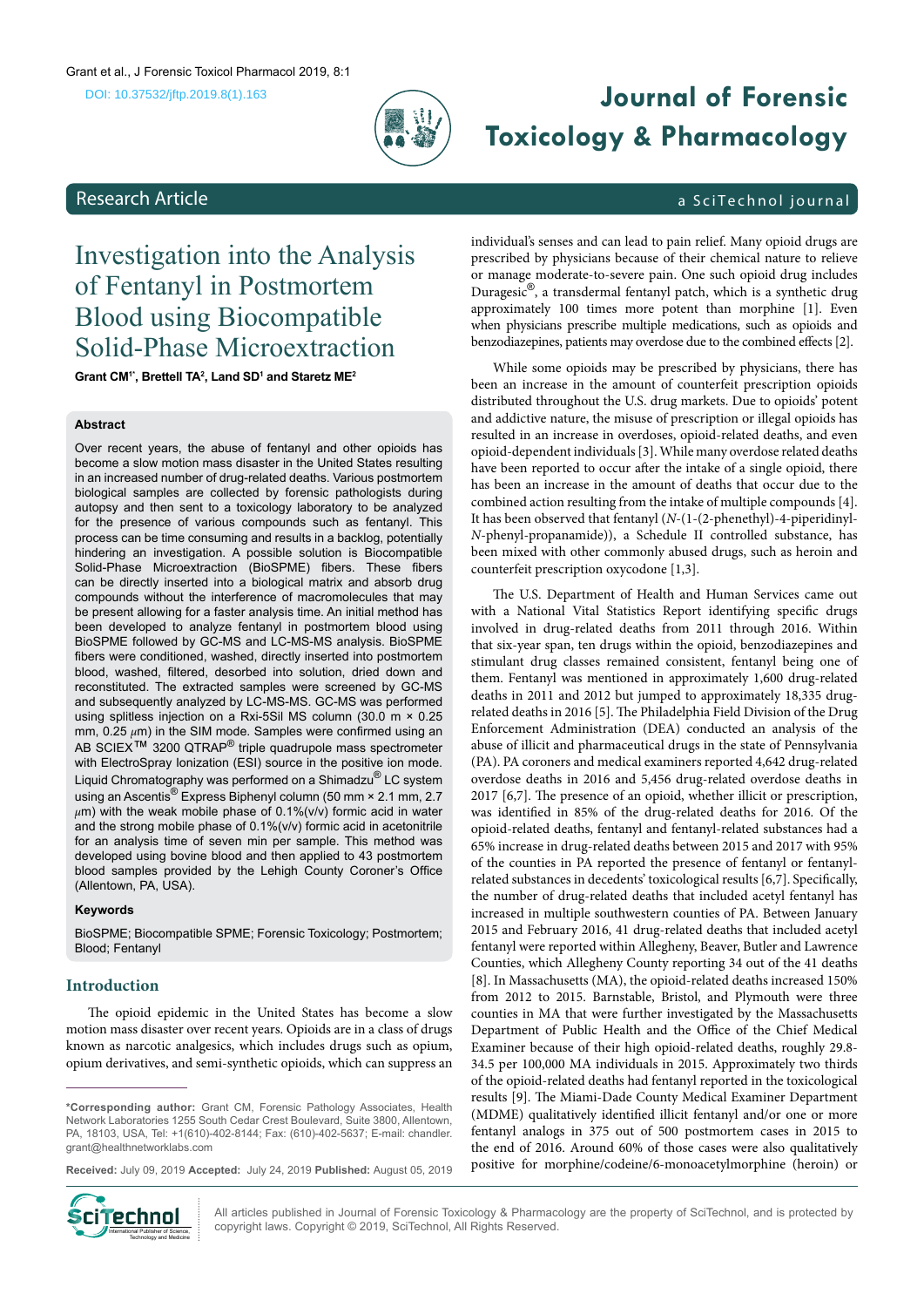#### doi: 10.37532/jftp.2019.8(1).163

cocaine while 20% of those cases were qualitatively positive for both heroin and cocaine [10]. MDME was also able to develop and validate an analytical method using solid-phase extraction and ultra-highperformance liquid chromatography-tandem mass spectrometry (UHPLC-MS-MS) to quantify fentanyl, *β*-hydroxythiofentanyl, acetyl fentanyl, furanyl fentanyl, carfentanil, butyryl fentanyl and parafluoroisobutyryl fentanyl in postmortem biological fluid [11].

Since being introduced in the early 1990's, solid-phase microextraction (SPME) has been widely used due to its simple and fast methodology for sample preparation and extraction. This method of extraction eliminates the need for excess extraction solvents [12]. SPME was developed to be either used in the laboratory setting or onsite in the field. An advantage of SPME is that the fiber is compatible with a separation/detection instrument, such as the gas chromatographymass spectrometry (GC-MS) or liquid chromatography-tandem mass spectrometry (LC-MS-MS). The general process of a SPME fiber includes the sample first coming into contact with the sorbent phase of the fiber. This incorporates sampling and preparation/extraction in just one step. The type of sorbent fiber material as well as the matrix can affect the extraction efficiency. The final step is to place the SPME fiber into the injection port of the instrument to allow for the sample introduction via desorption from the sorbent phase [13].

Extended toxicological analysis time is caused by backlog within the laboratory and lengthy procedures used to detect synthetic opioids and other emerging compounds. There is a need for new, easy and fast analysis methods in the field of forensic toxicology that will help in monitoring and identifying drugs and other compounds [14], which could be solved with the use of a SPME fiber. A variety of SPME methods have been utilized to analyze drugs, such as methamphetamine [15], venlafaxine [16], and tranexamic acid [17], in different biological matrices. These methods include the use of various SPME fiber coatings, headspace-SPME (HS-SPME), direct immersion-SPME (DI-SPME), in-tube SPME, and *in vivo* SPME [18].

Within recent years, the application of in vivo SPME has become an area of interest because of the ability to directly sample human and animal biological matrices with a SPME fiber without the removal of any of the biological matrix from the human or animal [18]. An issue that arises when conducting in vivo SPME analysis is macromolecules and other interferents adhering to the SPME fiber. Biocompatible SPME (BioSPME) fibers have been created to overcome these issues [19]. BioSPME has been designed to eliminate components of a biological sample and absorb the analytes of interest, minimize sample preparation and reduce the amount of sample and solvents needed. BioSPME is meant to be easy to use and a sensitive and effective technique [20]. Figure 1 shows a BioSPME fiber tippet (Supelco, Sigma-Aldrich). The BioSPME fiber contains a small metal core that is secured by a pipette tip. The metal core tip contains a sorbent of a particular chemistry, either C18 or mixed-mode (strong cation exchange-C18), which is covered by a protective biocompatible polymer. The BioSPME fiber can be inserted directly into a biological matrix of interest and will result in a clean extraction [21].

Forensic pathologists are responsible for collecting samples from deceased individuals for toxicological testing. These samples may include bile, vitreous humor, urine, central blood, peripheral blood, liver, gastric contents, brain, and kidney. After collection, these samples are then sent to a toxicology laboratory where the samples will be analyzed for prescription drugs, illicit drugs or poisons. A uniform toxicological test is typically performed on biological



**Figure 1:** Biocompatible Solid-Phase Microextraction (BioSPME) fiber tippet.

samples to analyze for the most common drugs that may be present as well as their concentration [22]. Toxicological analysis is important due to being able to document the role and prevalence of a drug in death investigation, as well as human performance and intoxication cases [23].

Current analysis of illicit substances for criminal investigation is time consuming, due to a backlog of cases, a lengthy analysis process or both. With the use of BioSPME fibers that can be directly inserted into any biological sample, the amount of time needed to analyze illicit substances should decrease. The objective of this study was to create and optimize a faster and simpler method than current analysis methods that can screen and identify fentanyl (Figure 2), which may be found in postmortem blood samples provided by the Lehigh County Coroner's Office (Allentown, PA, USA). With further refinement, the method has the potential to allow for the analysis of fentanyl to be faster and easier than current analytical methods used by forensic toxicologists by simply directly inserting the BioSPME fiber into the biological matrix.

# **Materials and Methods**

### **Case samples**

The Cedar Crest College Institutional Review Board (Allentown, PA, USA) approved the collection and analysis of postmortem blood samples for this study (IRB#2016-16).

A total of 43 casework samples were provided by the Lehigh County Coroner's Office (Allentown, PA, USA) between June 2016 and May 2017 for those cases where the next-of-kin of the decedent gave written and/or verbal consent to participate in this research. Blood samples were collected in a red top Vacutainer® blood tube, which contain no anticoagulants.

# **BioSPME fibers**

BioSPME fibers were obtained from Supelco (Sigma-Aldrich). Both C18 and mixed-mode (strong cation exchange-C18) chemistry BioSPME fibers were analyzed. C18 BioSPME fibers were used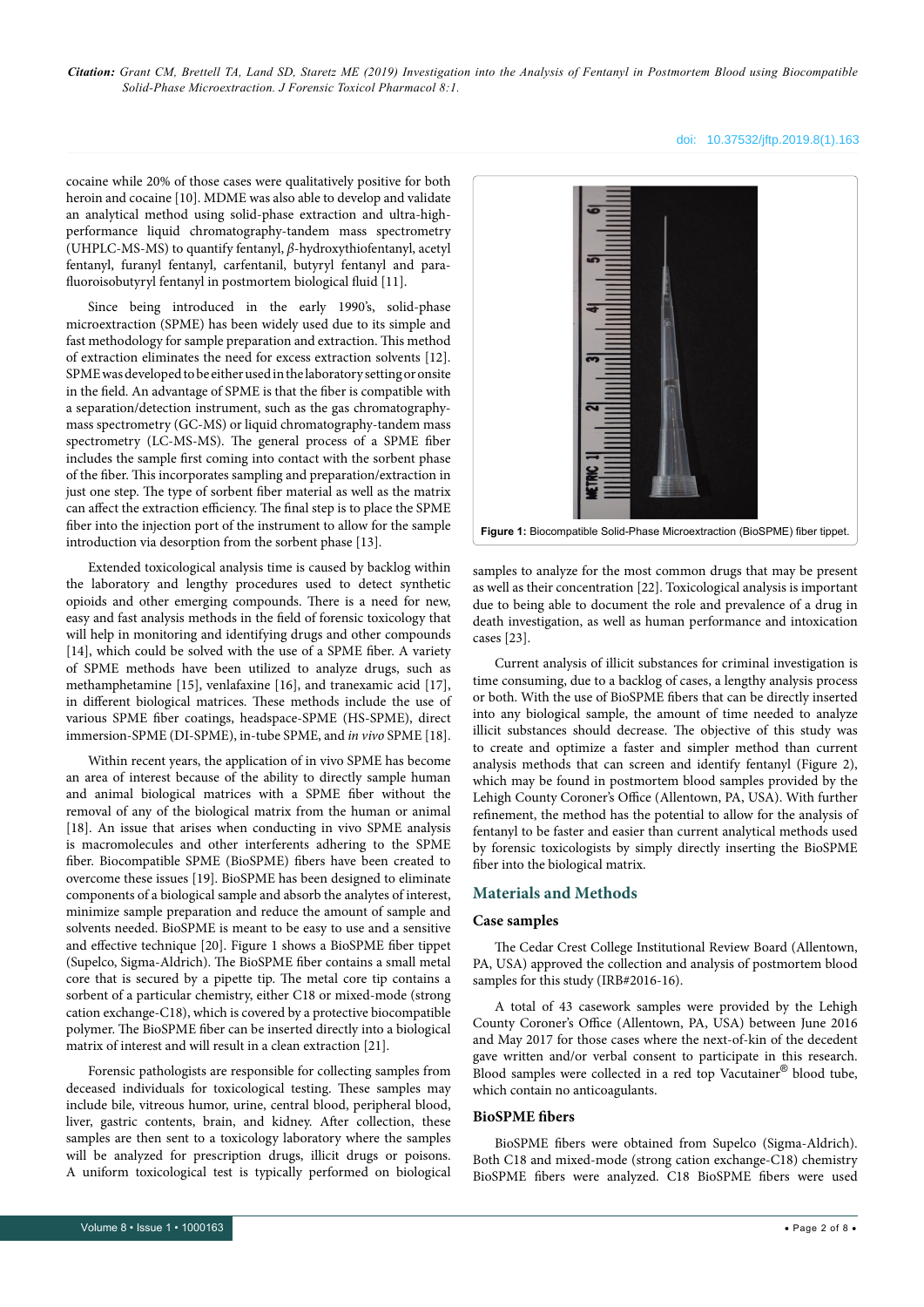

from lot#56592 while mixed-mode BioSPME fibers were used from lot#1964-91. Only data from the C18 BioSPME fibers are reported.

#### **Chemicals and reagents**

Performance Solution-12 (lot#FE042309-01), fentanyl (F-013; lot#FE04231502), and fentanyl-D5 (F-001; lot#FE05011502) analytical reference standards were purchased from Cerilliant (Round Rock, TX, USA). Sodium phosphate dibasic heptahydrate was purchased from Sigma-Aldrich (St. Louis, MO, USA). Ammonium hydroxide (28%) was purchased from Spectrum Chemical Manufacturing Corporation (Gardena, CA, USA). HPLC grade methanol, HPLC grade water, and LC-MS grade acetonitrile were purchased from EMD Millipore Corporation (Darmstadt, Germany). LC-MS grade formic acid was purchased from Thermo Scientific (Rockford, IL, USA). Bovine blood (lot#16G20126) was purchased from Lampire Biological Laboratories and (lot#B-B7133) from Quad Five. Eight other narcotic analgesics were analyzed during this study but only data for fentanyl are reported.

#### **Extraction**

When optimizing the extraction procedure, a 100 *µ*g/mL solution and 500 ng/mL solution was created by quantitatively pipetting from the original fentanyl drug standard solution and diluting with bovine blood to analyze using GC-MS and LC-MS-MS, respectively. A 100 ng/mL solution of fentanyl-D5 internal standard was used for LC-MS-MS analysis.

The case samples went through part of the extraction process at the Lehigh County Coroner's Office. The case samples were extracted as the experimental extraction method was being developed. The current extraction method consisted of conditioning the fibers for 20 min in a 50:50 HPLC grade methanol/HPLC grade water solution while agitating at 700 rpm on a ThermoFisher IKA MS 3 digital shaker. The fibers were washed in HPLC grade water for 10 seconds and then placed into 500 *µ*L of a postmortem blood sample brought to a pH of 9.0 by using  $NH<sub>4</sub>OH$  (28%), while agitating at 700 rpm. The fibers were removed from the blood sample, washed in 10 mM of sodium phosphate buffer (dibasic) for 10 s and then washed in water for 10 s at 700 rpm.

The fibers were then stored in glass test tubes and transported back to Cedar Crest College to continue the extraction process. Once back at Cedar Crest College, the fibers were placed into wells that contain 100 *µ*L of HPLC grade methanol with 100 ng/mL of fentanyl-D5 internal standard to desorb any possible drug off of the fiber while agitating at 700 rpm. The samples were then filtered using a 1-mL disposable syringe and a 17 mm PVDF 0.2 *µ*m syringe filter into 700

#### doi: 10.37532/jftp.20219.8(1).163

 $\mu$ L glass vials. The glass vials were dried at 40°C for 30 min under a gentle stream of nitrogen gas using a Zymark Turbovap. Samples that were analyzed using GC-MS were reconstituted with 40 *µ*L of HPLC grade methanol and the samples that were analyzed using LC-MS-MS were reconstituted with 40  $\mu$ L of 0.1%(v/v) formic acid in HPLC grade water.

#### **Instrumentation**

Gas chromatography was performed on an Agilent 7890A gas chromatograph equipped with an HP 7683B autosampler injector and a 30.0 m × 0.25 mm, 0.25 *µ*m Restek 13623 Rxi-5sil column. The gas chromatograph was then coupled to an Agilent 5975C mass spectrometer (Santa Clara, CA, USA). Gas chromatographic separation was performed after a 1  $\mu$ L splitless injection with initial column flow of 1.0 mL/min and linear Helium gas velocity of 37 cm/s. The front inlet temperature was 275°C and the total flow was 54.0 mL/ min. Temperature programming consisted of  $50^{\circ}$ C (2 min hold),  $40^{\circ}$ C (40 $^{\circ}$ C/min) to 320 $^{\circ}$ C (5.00 min hold) for a total run time of 13.75 min. Optimized parameters for GC-MS analysis are listed in Table 1. Results generated by the GC-MS were analyzed using SIM mode and examined using MSD ChemStation software. Liquid chromatography was performed on a Shimadzu LC-20 Prominence system equipped with two Shimadzu LC-20 AD Prominence liquid chromatography binary pumps, a Shimadzu DGO-20A3 Prominence degasser, and a Shimadzu SIL-20AC Prominence auto-sampler. A 50 mm × 2.1 mm, 2.7 *µ*m Ascentis® Express Biphenyl column (Supelco, Sigma-Aldrich) along with an Ascentis® Express Biphenyl guard column (Supelco, Sigma-Aldrich) was used for analysis of standards and postmortem blood samples. A binary mobile phase was used: the weak mobile phase (A) was 0.1%(v/v) formic acid in HPLC-grade water and the strong mobile phase (B) was 0.1%(v/v) formic acid in acetonitrile.

The flow rate was 0.3 mL/min. Pumps A and B were also purged before any experimental run to eliminate any cross contamination. The LC oven temperature was held constant at 30°C. The autosampler injection volume was set constant at 1 *µ*L for each sample. To obtain optimal separation the following gradient was used: start with an autosampler delay of 1 min; 10% B to 20% B from 1.00 to 1.25 min; from 1.25 to 3.75 min linearly increase the concentration of B to 95%; hold the concentration of B at 95% to 5.00 min. The concentration of B decreased to 10% after completion of the data acquisition. The column then went through a washing step of 50:50 methanol: water solution and reequilibration for a total time of 10.5 min.

Mass spectrometric analysis of all samples was performed on an AB Sciex 3200 QTRAP triple-quadrupole mass spectrometer equipped with an electrospray ionization in positive-ion mode. Q1 and Q3 were both operated with unit resolution. The source temperature was **Table 1:** Agilent 7890A GC and Agilent 5975C MS Conditions.

| <b>Column Type</b>             | Restek 13623 Rxi-5sil MS (30.0 m x 0.25 mm,<br>$0.25 \mu m$ )         |  |  |
|--------------------------------|-----------------------------------------------------------------------|--|--|
| <b>Initial Column Flow</b>     | $1.0$ mL/min                                                          |  |  |
| <b>Linear Gas Velocity</b>     | 37 cm/sec                                                             |  |  |
| <b>Front Inlet Temperature</b> | $275^\circ C$                                                         |  |  |
| <b>Front Inlet Mode</b>        | Splitless                                                             |  |  |
| <b>Front Inlet Total Flow</b>  | 54.0 mL/min                                                           |  |  |
| <b>Carrier Gas Type</b>        | Helium                                                                |  |  |
| <b>Temperature Programing</b>  | 40°C (40°C/min) to 320°C (5.00 min hold) Total<br>Run Time: 13.75 min |  |  |
| Autosampler                    | HP 7683B Injector                                                     |  |  |
| <b>Injection Volume</b>        | 1.0 $\mu$ L                                                           |  |  |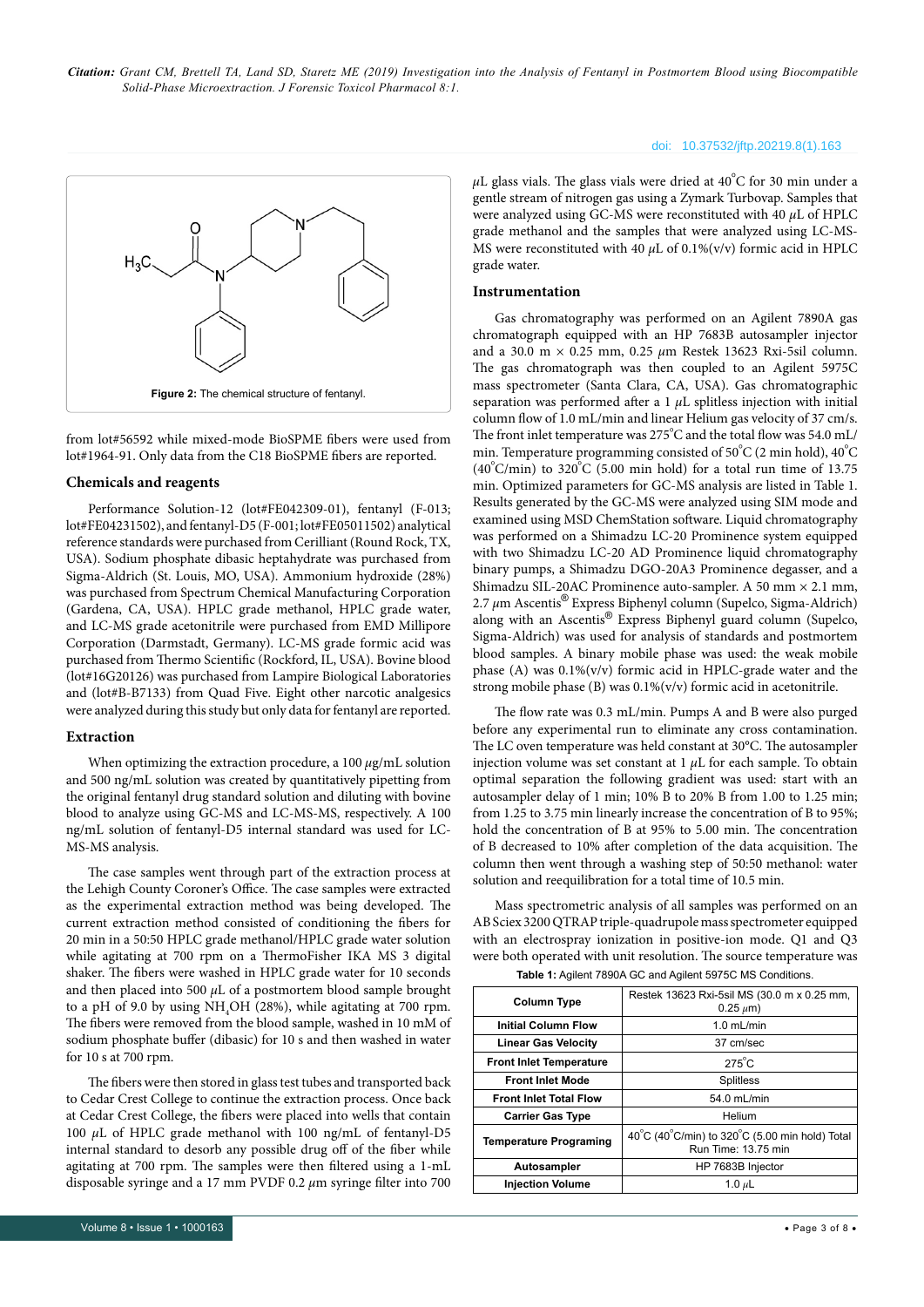#### doi: 10.37532/jftp.20219.8(1).163

500°C and the ionization voltage was 5000 V. Fentanyl was quantified in Multiple Reaction Monitoring (MRM) mode with a dwell time of 50 ms. Optimized parameters for MS-MS analysis are listed in Table 2. The enhanced product ion data for fentanyl and fentanyl-D5 analyte are listed in Table 3. Results generated by the LC-MS-MS were analyzed using Analyst version 1.4.2 software.

#### **Results and Discussion**

#### **BioSPME extraction method**

The method consisted of conditioning the BioSPME fibers, directly injecting the BioSPME fibers into a blood sample, washing the fibers in two wash solutions, desorbing the fibers into solution, filtering the solution, drying down with Nitrogen gas, and reconstituting the sample. The extraction method developed during this study was applied to spiked bovine blood in an attempt to optimize the method as well as postmortem blood samples.

A blood matrix was chosen for this study due to laboratories typically conducting toxicology tests on postmortem blood samples as well as to test the C18 BioSPME fiber against a more complex biological matrix. Overall, this extraction method would take about 2 h from conditioning the BioSPME fiber to reconstituting the sample prior to analysis by GC-MS, which proves to be faster than solidphase extraction (SPE) or other current analytical methods used.

It was necessary to add the wash steps after extraction, especially the 10 mM  $\rm Na_{2}HPO_{4}$  (dibasic) wash. Without this wash step, the blood matrix would adhere to the BioSPME fiber and hinder the ability of the fentanyl to desorb into the methanolic solution. The water wash step was able to remove any residual 10 mM  $\rm Na_{2}HPO_{4}$  that may have been on the fiber. This step may not be necessary but was used just as a precaution. Since both wash steps were for 10 s each, there was not a concern of fentanyl coming off the BioSPME fiber.

The desorbed solution was then filtered through a 17 mm 0.2 *µ*m PVDF syringe filter. While filtering the sample was required to not damage the chromatographic columns, it did appear that there was a loss of solution when filtering. This loss could have affected the recovery of fentanyl and the amount of fentanyl being detected by the GC-MS and LC-MS-MS.

#### **Casework samples**

Casework samples were provided by the Lehigh County Coroner's Office (Allentown, PA, USA) as the extraction method was being developed. This allowed for more casework samples to be analyzed during the time of this study. In attempt to eliminate bias from the study, samples were obtained from any case where next-of-kin gave consent, written and/or verbal, to participate in the study. Postmortem blood samples had to be extracted at the Lehigh County Coroner's Office, which meant that materials from Cedar Crest College had to be transported to the coroner's office then back to Cedar Crest College. The two locations are within 4 miles of each other.

The extraction procedure was split into two procedures. Since the samples were not permitted to leave the Lehigh County Coroner's Office, conditioning, washing with water, adjusting the pH of the postmortem blood, directly injecting the BioSPME fibers into the sample, washing with 10 mM  $\text{Na}_{\text{2}}\text{HPO}_{\text{4}}$ , and washing with water was

done at the coroner's office. The BioSPME fibers were then transported back to Cedar Crest College where desorption, filtering, drying down, and reconstituting occurred. This process added time to the extraction procedure. Since the BioSPME fibers had to be transported back to Cedar Crest College, the tips would end up drying. The effect of transporting the BioSPME fibers on fentanyl recovery is unknown.

Data from a total of 43 Lehigh County Coroner's Office cases were analyzed by GC-MS and LC-MS-MS. Figure 3 is an example of the results from the GC-MS using the optimized SIM method using the C18 BioSPME fiber. This sample was reported by the Health Network Laboratories to contain 55 ng/mL of fentanyl. Casework samples were then analyzed using the optimized LC-MS-MS method. The chromatogram from corresponding casework sample example using this method is shown in Figure 4. Table 4 shows a comparison of the qualitative results from the BioSPME method to the qualitative and quantitative results obtained from Health Network Laboratories, which is the toxicology laboratory used by the Lehigh County Coroner's Office, for the cases that were positive for fentanyl. Out of the 43 cases, the Lehigh County Coroner's Office reported 14 of the cases to contain fentanyl based on results produced by Health Network Laboratories. Using the developed BioSPME method, 13 of the 14 cases containing fentanyl produced consistent results with Health Network Laboratories. For case TS0021, the fentanyl detected by Health Network Laboratories was reported to be below the LOD for the developed method explaining why fentanyl was not detected. In a total of 4 out of the 43 cases analyzed, the developed method detected fentanyl where the Health Network Laboratories did not. Health Network Laboratories reported that case TS0030 did detect a low concentration of fentanyl and case TS0040 did not detect fentanyl but both cases did have 4-ANPP and furanyl fentanyl present. 4-ANPP and furanyl fentanyl both possess the same precursor and product ions as fentanyl does, which can explain why the developed method detected fentanyl for both cases [24].

**Table 2:** Optimized MS-MS parameters for the determination of fentanyl.

| Source Temperature (°C)                  | 500         |
|------------------------------------------|-------------|
| Ionization Voltage (V)                   | 5000        |
| Ion Source (GS1)                         | 30          |
| Ion Source (GS2)                         | 45          |
| <b>Curtain Gas</b>                       | 40          |
| <b>CAD Gas</b>                           | 4           |
| <b>Declustering Potential</b>            | See Table 3 |
| Entrance Potential (V)                   | 10          |
| <b>Collision Energy</b>                  | See Table 3 |
| <b>Collision Cell Exit Potential (V)</b> | 2.3         |

**Table 3:** Enhanced Product Ion information for fentanyl and fentanyl-D5 drug standards.

| Drug                    | $Q1$ (m/z) | $Q3$ (m/z) | <b>Collision Energy</b><br>W١ | <b>Declustering</b><br>Potential (V) |
|-------------------------|------------|------------|-------------------------------|--------------------------------------|
| Fentanyl                | 337        | 188, 105   | 31.5, 54                      | 48                                   |
| Fentanyl-D <sub>r</sub> | 342        | 188, 105   | 32.56                         | 52                                   |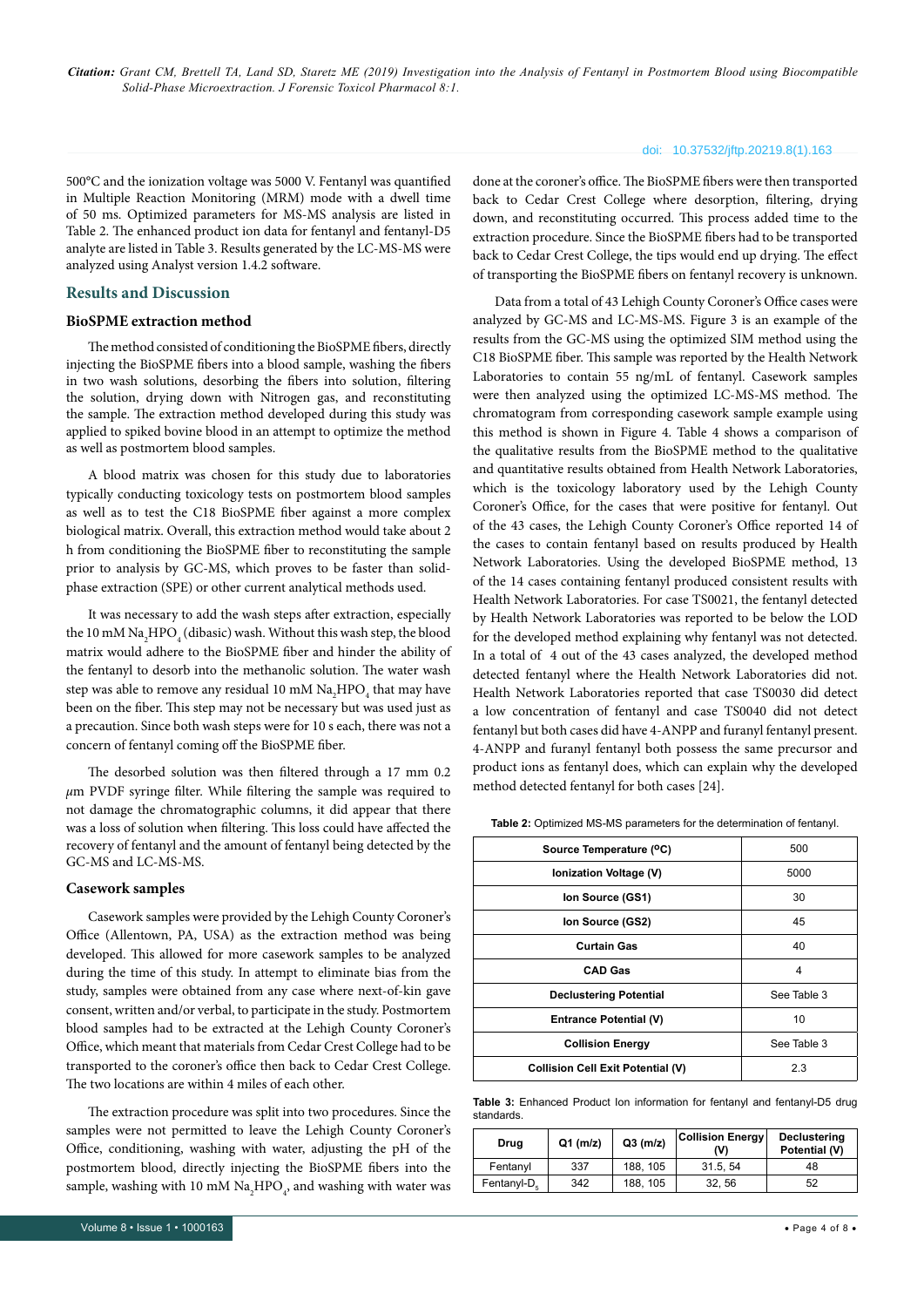# doi: 10.37532/jftp.20219.8(1).163

|                    |           |                                                                      | <b>BioSPME Method</b> |                                            | <b>Health Network Laboratories Method</b> |                                                                                                                                                                                                                                                                                  |  |
|--------------------|-----------|----------------------------------------------------------------------|-----------------------|--------------------------------------------|-------------------------------------------|----------------------------------------------------------------------------------------------------------------------------------------------------------------------------------------------------------------------------------------------------------------------------------|--|
| <b>Case Number</b> | Age/Sex   | <b>Brief History</b>                                                 | Fentanyl              | <b>Additional Compounds</b>                | Fentanyl                                  | <b>Additional Compounds</b>                                                                                                                                                                                                                                                      |  |
| <b>TS0002</b>      | 40/Male   | History of heroin, alcohol<br>abuse and anxiety, found<br>slumped in | Fentanyl              | Morphine                                   | Fentanyl 5.6 ng/<br>mL                    | Ethanol 0.25% Morphine (total) 87<br>ng/mL, 6-monoacetylmorphine (total)<br>5 ng/mL                                                                                                                                                                                              |  |
| <b>TS0003</b>      | 51/Male   | Found unresponsive in<br>residence                                   | Fentanyl              | Codeine, Morphine,<br>6-monoacetylmorphine | Fentanyl 19.8<br>ng/mL                    | Alprazolam 23 ng/mL, Delta-9-THC<br>3.6 ng/mL, 11-Hydroxy-Delta-9-THC<br>1.2 ng/mL, Carboxy-Delta-9-THC<br>8.8 ng/mL, Codeine (total) 12 ng/mL,<br>Morphine (total) 389 ng/mL, Doxepin<br>118 ng/mL, Desmethyldoxepin 68 ng/<br>mL, Naloxone Metoprolol Diltiazem                |  |
| <b>TS0008</b>      | 23/Male   | Found slumped in chair                                               | Fentanyl              | No other compounds<br>detected             | Fentanyl 55.0<br>ng/mL                    | Norfentanyl 20.3 ng/mL Naloxone                                                                                                                                                                                                                                                  |  |
| <b>TS0017</b>      | 46/Male   | Found unresponsive in<br>residence                                   | Fentanyl              | No other compounds<br>detected             | Fentanyl31.8 ng/<br>mL                    | Morphine (total) 57 ng/mL Norfentanyl<br>7.5 ng/mL                                                                                                                                                                                                                               |  |
| <b>TS0021</b>      | 26/Female | Found unresponsive in<br>residence                                   | Not detected          | No other compounds<br>detected             | Fentanyl 2.1 ng/<br>mL                    | Codeine (total) 25 ng/mL Morphine<br>(total) 681 ng/mL Gabapentin 0.5 $\mu$ g/<br>mL Citalopram/Escitalopram 490 ng/<br>mL Naloxone                                                                                                                                              |  |
| <b>TS0022</b>      | 57/Male   | Possible substance<br>toxicity                                       | Fentanyl              | No other compounds<br>detected             | Not detected                              | Acetaminophen 20 mcg/mL,<br>Citalopram/Escitalopram 498 ng/mL,<br>Mirtazepine 120 ng/mL                                                                                                                                                                                          |  |
| TS0023             | 22/Male   | Suspected substance<br>related death. History of<br>IV drug abuse    | Fentanyl              | No other compounds<br>detected             | Not detected                              | Alprazolam 63 ng/mL,<br>7-aminoclonazepam 10 ng/<br>mL, Morphine (total) 17 ng/mL,<br>Gabapentin 21.4 µg/mL, Naloxone                                                                                                                                                            |  |
| <b>TS0025</b>      | 24/Male   | Suspected substance<br>abuse. Illicit paraphernalia<br>at scene      | Fentanyl              | Morphine,<br>6-monoacetylmorphine          | Fentanyl 4.7 ng/<br>mL                    | Ethanol 0.03% Delta-9-THC 2.0 ng/<br>mL, Carboxy-Delta-9-THC 20.2 nq/<br>mL, Morphine (total) 67 ng/mL,<br>Norfentanyl 0.8 ng/mL                                                                                                                                                 |  |
| <b>TS0026</b>      | 43/Male   | Found unresponsive in<br>residence. Pronounced in<br>hospital        | Fentanyl              | No other compounds<br>detected             | Fentanyl 10.2<br>ng/mL                    | Ethanol 0.18% Diphenhydramine 201<br>ng/mL, Hydroxyzine Loperamide                                                                                                                                                                                                               |  |
| <b>TS0030</b>      | 30/Male   | Found unresponsive in<br>residence                                   | Fentanyl              | No other compounds<br>detected             | Fentanyl 1.2 ng/<br>mL                    | Amphetamine 103 ng/mL,<br>Methamphetamine 662 ng/mL,<br>Benzoylecgonine 277 ng/mL,<br>Morphine (total) 47 ng/mL, Furanyl<br>Fentanyl 1.6 ng/mL, 4-ANPP 3.6 ng/<br>mL                                                                                                             |  |
| TS0031             | 25/Female | Found unresponsive.<br>History of heroin abuse                       | Fentanyl              | Morphine, Oxycodone                        | Fentanyl 21.7<br>ng/mL                    | Morphine (total) 264 ng/mL,<br>Hydromorphone (total) 5 ng/<br>mL, Oxycodone (total) 50 ng/mL,<br>Oxymorphone (total) 12 ng/mL,<br>Gabapentin 61.0 µg/mL, Norfentanyl<br>0.6 ng/mL, Acetyl Fentanyl 3.7 ng/mL,<br>Fluoxtine 71 ng/mL, Norfluoxetine 72<br>ng/mL, Dextromethorphan |  |
| TS0033             | 26/Male   | Suspected substance<br>related death                                 | Fentanyl              | No other compounds<br>detected             | Fentanyl 14.4<br>ng/mL                    | Pseudoephedrine 72 ng/mL Morphine<br>(total) 93 ng/mL, Lamotrigine 0.9<br>mcq/mL, Gabapentin 4.1 $\mu$ q/mL,<br>Norfentanyl 4.1 ng/mL, Bupropion<br>Hydroxybupropion                                                                                                             |  |
| <b>TS0034</b>      | 54/Female | Found unresponsive in<br>residence                                   | Fentanyl              | No other compounds<br>detected             | Fentanyl 4.0 ng/<br>mL                    | Morphine (total) 108 ng/mL,<br>Norfentanyl 2.6 ng/mL, Fluoxetine<br>1270 ng/mL, Norfluoxetine 875 ng/<br>mL,                                                                                                                                                                     |  |
| TS0036             | 27/Male   | Possible substance<br>abuse                                          | Fentanyl              | No other compounds<br>detected             | Fentanyl 11.3<br>ng/mL                    | Codeine (total) 5 ng/mL,<br>Morphine (total) 155 ng/mL,<br>6-monoacetylmorphine (total) 3.7 ng/<br>mL, Norfentanyl 1.3 ng/mL, Acetyl<br>Fentanyl 0.5 ng/mL, Naloxone                                                                                                             |  |

**Table 4:** BioSPME extraction method results versus results obtained by Health Network Laboratories.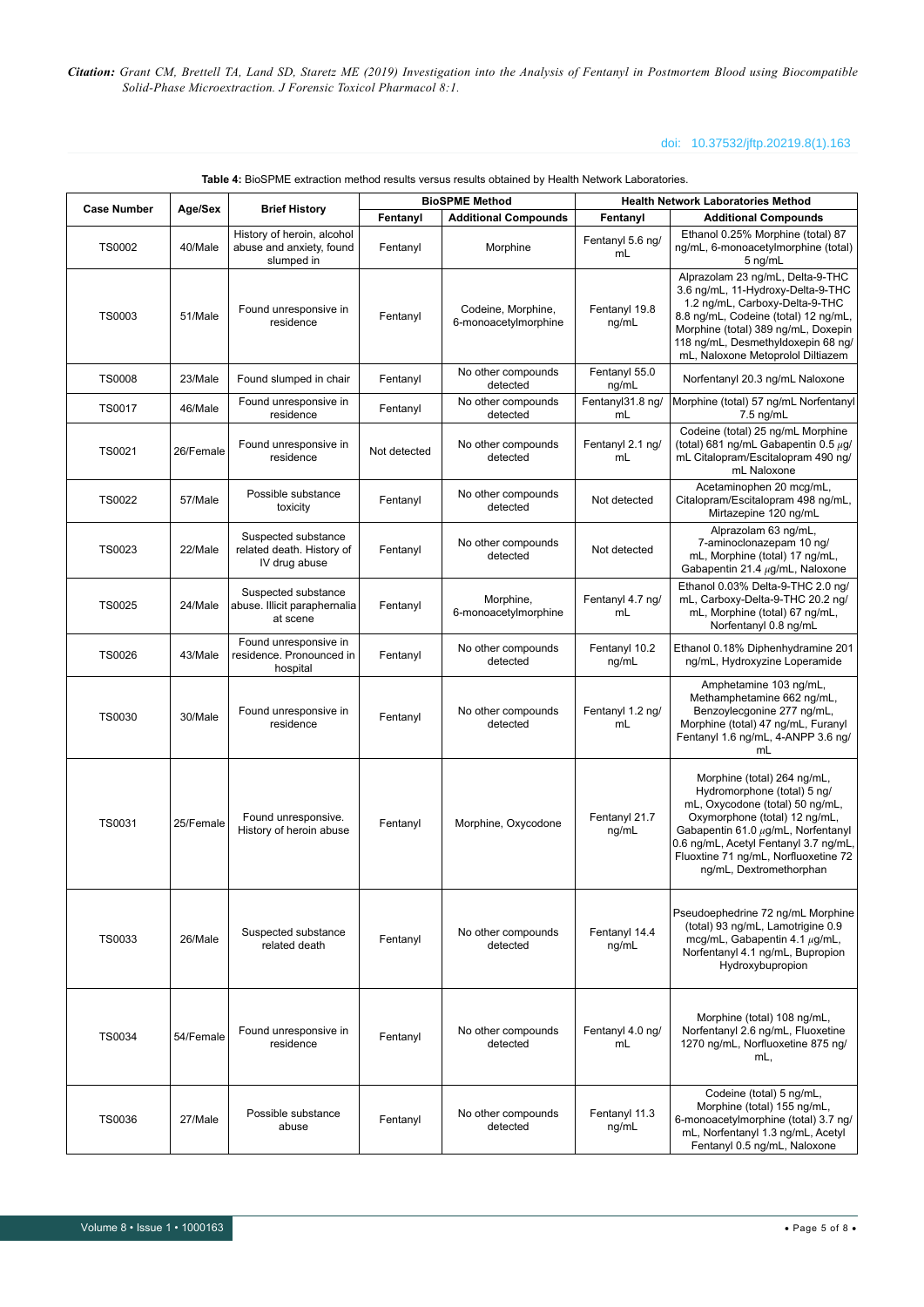# doi: 10.37532/jftp.20219.8(1).163

| <b>TS0038</b> | 26/Male | Found unresponsive<br>on couch by friends.<br>Many drugs recovered<br>from house, including<br>heroin, ecstasy,<br>methamphetamine,<br>cocaine and marijuana | Fentanyl | Oxycodone                      | Not detected           | Alprazolam 42 ng/mL, Phencyclidine<br>1.4 ng/mL, Cocaine 200 ng/mL,<br>Benzoylecgonine 3056 ng/mL, Delta-<br>9-THC 10.1 ng/mL, 11-Hydroxy-<br>Delta-9-THC 2.4 ng/mL, Carboxy-<br>Delta-9-THC 34.1 ng/mL, Oxycodone<br>(total) 25 ng/mL, Naloxone<br>Levamisole |
|---------------|---------|--------------------------------------------------------------------------------------------------------------------------------------------------------------|----------|--------------------------------|------------------------|----------------------------------------------------------------------------------------------------------------------------------------------------------------------------------------------------------------------------------------------------------------|
| <b>TS0039</b> | 28/Male | Found unresponsive<br>in bathroom. History of<br>heroin use; syringe at<br>scene                                                                             | Fentanyl | No other compounds<br>detected | Fentanyl 7.5 ng/<br>mL | Morphine (total) 62 ng/mL,<br>Lamotrigine 1.1 mcg/mL, Norfentanyl<br>0.5 ng/mL, Amitriptyline 62 ng/mL,<br>Nortriptyline 77 ng/mL, Naloxone                                                                                                                    |
| <b>TS0040</b> | 29/Male | Found unresponsive in<br>residence                                                                                                                           | Fentanyl | Morphine, Oxycodone            | Not detected           | Diphenhydramine 214 ng/mL, Delta-<br>9-THC 4.1 ng/mL, 11-Hydroxy-Delta-<br>9-THC 2.2 ng/mL, Carboxy-Delta-9-<br>THC 16.1 ng/mL, Oxycodone (total)<br>54 ng/mL, Oxymorphone (total) 16.0<br>ng/mL, Furanyl Fentanyl 5.9 ng/mL,<br>4-ANPP 13.7 ng/mL             |
| <b>TS0042</b> | 41/Male | Sudden unexpected<br>death                                                                                                                                   | Fentanyl | No other compounds<br>detected | Not detected           | Ethanol 0.06%                                                                                                                                                                                                                                                  |
| TS0043        | 27/Male | Suspected substance<br>related death                                                                                                                         | Fentanyl | No other compounds<br>detected | Fentanyl 12.9<br>ng/mL | Delta-9-THC 1.6 ng/mL, Norfentanyl<br>$2.8$ ng/mL                                                                                                                                                                                                              |



Volume 8 • Issue 1 • 1000163 • Page 6 of 8 •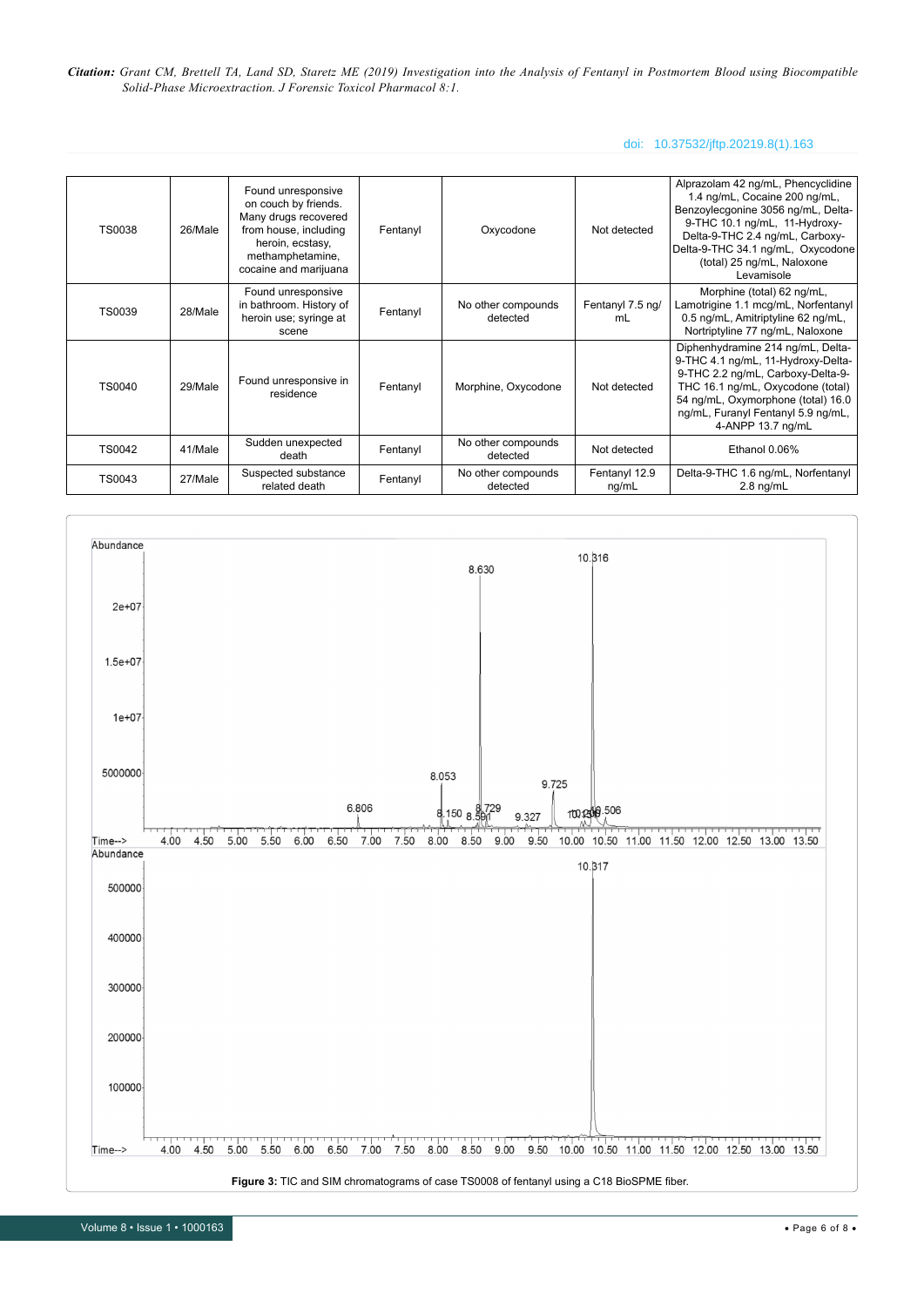doi: 10.37532/jftp.20219.8(1).163



# **Conclusion**

BioSPME fibers are simple to use in comparison to the traditional SPME fiber. The simple fiber and sample preparation allow for a faster extraction method of fentanyl from postmortem blood than traditional SPE methods with minimal extraction solvents.

A reliable and less costly procedure was developed for detecting fentanyl in postmortem blood. The final method included using BioSPME fiber tippets with C18 coating that provided an efficient extraction procedure followed by GC-MS screening and LC-MS-MS confirmation. The sensitivity and selectivity of the method were determined for the detection of fentanyl in blood. The limit of detection was sufficient to detect fentanyl in the postmortem blood of overdose victims. Authentic postmortem blood samples were provided for the study. The results demonstrated the validity and suitability of the method for the routine toxicological analysis of forensic postmortem blood samples for fentanyl. The applicability of GC-MS and LC-MS-MS in toxicology laboratories enables this method to have widespread use.

While there are more possible improvements that can be made when using BioSPME to detect opioids in postmortem blood samples, this study has shown that there is minimal required volume, sample preparation, as well as extraction solvents required to detect fentanyl in this type of matrix. The instrumentation along with the optimized analysis methods have allowed for a relative fast analysis time, which can cut down the timeframe from autopsy to toxicological result. The observations and results from this study have provided a step towards enhancing current toxicological methods using BioSPME.

### **Acknowledgement**

This work was gratefully supported by the Forensic Science Program, Department of Chemical and Physical Sciences, Cedar Crest College, Allentown, PA. Research grant funding for 2016-2017 was awarded through Carol De Forest Student Research Grant given by the Northeastern Association of Forensic Scientists. The authors would like to thank Dr. Craig Aurand and Bob Shirey of Supelco, Sigma Aldrich, for providing the BioSPME fibers and fentanyl drug and deuterated fentanyl drug standards. The authors would also like to thank the Lehigh County Coroner's Office for providing the postmortem samples for this study and allowing the laboratory results to be included in this work.

#### **References**

- 1. [Drugs of Abuse: A DEA Reference Guide. U.S. Department of Justice. 2017,](https://www.dea.gov/sites/default/files/drug_of_abuse.pdf)  [pp: 38-41.](https://www.dea.gov/sites/default/files/drug_of_abuse.pdf)
- 2. [Sun EC, Dixit A, Humphreys K, Darnall BD, Baker LC, et al. \(2017\) Association](https://www.bmj.com/content/356/bmj.j760)  [between concurrent use of prescription opioids and benzodiazepines and](https://www.bmj.com/content/356/bmj.j760)  [overdose: Retrospective Analysis. Brit Med J 356.](https://www.bmj.com/content/356/bmj.j760)
- 3. [Counterfeit prescription pills containing fentanyls: A Global Threat. DEA](https://www.dea.gov/sites/default/files/docs/Counterfeit%2520Prescription%2520Pills.pdf)  [Intelligence Brief; 2016 Jul. Report No.: DEA-DCT-DIB-021-17.](https://www.dea.gov/sites/default/files/docs/Counterfeit%2520Prescription%2520Pills.pdf)
- 4. [Guerrieri D, Rapp E, Roman M, Druid H, Kronstrand R \(2017\) Postmortem](https://academic.oup.com/jat/article/41/3/242/2911914)  [and toxicological findings in a series of furanylfentanyl-Related Deaths. J Anal](https://academic.oup.com/jat/article/41/3/242/2911914)  [Toxicol 41: 242-239.](https://academic.oup.com/jat/article/41/3/242/2911914)
- 5. Hedegaard H, Bastain BA, Trinidad JP, Spencer M, Warner M (2018) Drugs most frequently involved in drug overdose deaths: United States, 2011-2016. Natl Vital Stat Rep 67: 1-14.
- 6. [Analysis of drug-related overdose deaths in Pennsylvania \(2016\). DEA](https://www.overdosefreepa.pitt.edu/wp-content/uploads/2017/07/DEA-Analysis-of-Overdose-Deaths-in-Pennsylvania-2016.pd_-1.pdf)  [Intelligence Report; 2017 Jul. Report No.: DEA-PHL-DIR-034-16](https://www.overdosefreepa.pitt.edu/wp-content/uploads/2017/07/DEA-Analysis-of-Overdose-Deaths-in-Pennsylvania-2016.pd_-1.pdf).